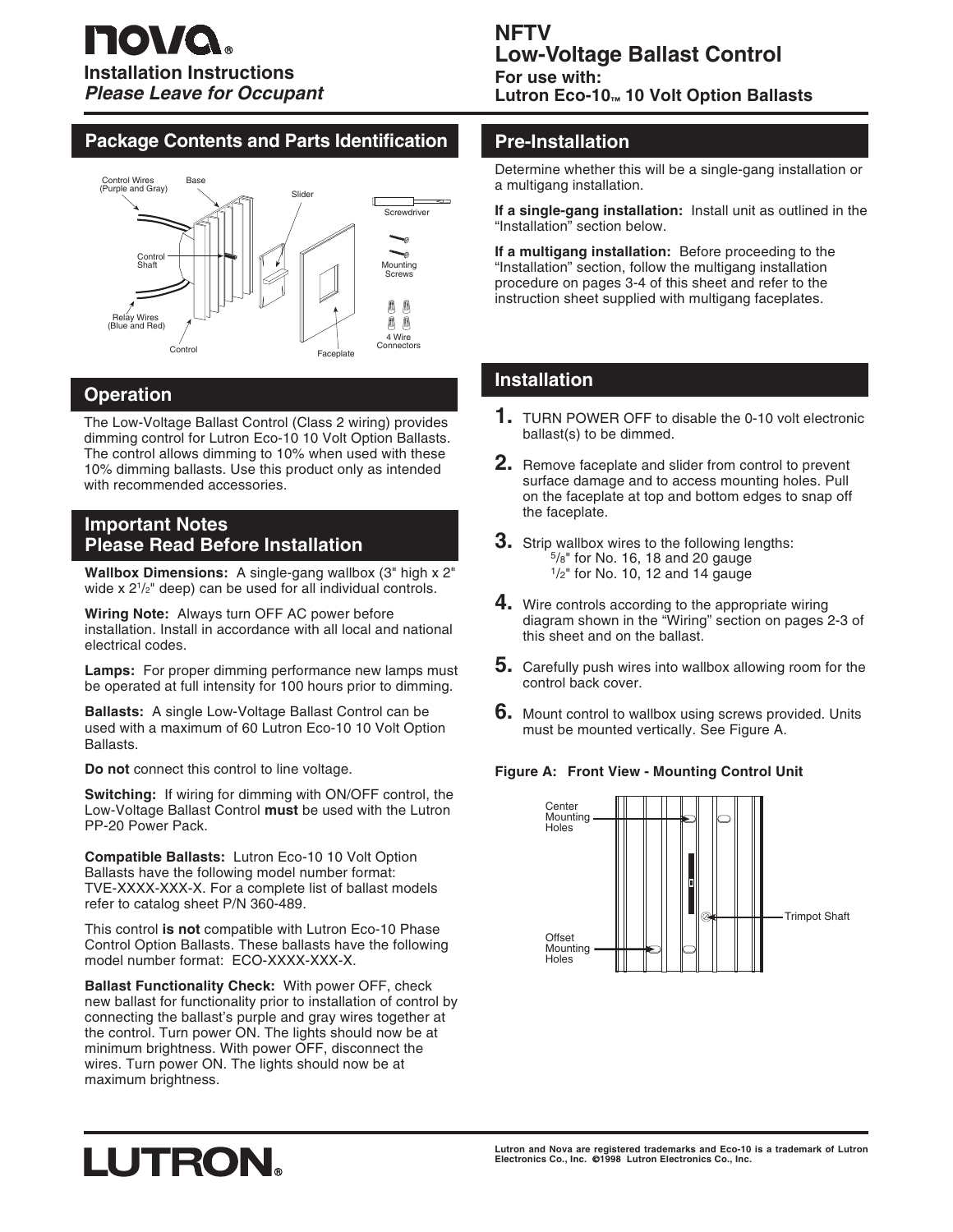- **7.** Turn power ON. Pushing slider up should increase light intensity. Pushing slider down should decrease light output to approximately 10% of the maximum light level for 10% dimming ballasts.
- **8.** The maximum light level intensity may be adjusted as follows:
	- **a.** Push slider to the top-most position (maximum light intensity) and run lamps for 15 minutes to warm them.
	- **b.** Locate trimpot adjustment shaft (see Figure A on page 1).
	- **c.** Maximum light intensity is initially set at the factory to the maximum setting. Use the screwdriver provided to turn the trimpot screw (inside trimpot shaft) clockwise to decrease light level and counterclockwise to increase light level.
- **9.** Snap faceplate onto dimmer by pressing firmly at the top, center, and bottom tabs. See Figure B.

**Figure B: Top View - Snap on Faceplate**



## **Dimming Only (No ON/OFF Control)**

Connect the control as shown in Figure C. Changing slider position will alter light intensity from the ballast's maximum light intensity to minimum but not allow lights to be switched off.

#### **Figure C: Dimming Only Wiring Power wiring not shown—see ballast for wiring**



#### **Dimming Only Wallbox Wiring**



## **Dimming With ON/OFF Control**

Connect the control as shown in Figure D. Use only Lutron PP-20 Power Packs for AC line switching. Do not install the PP-20 Power Pack in the same wallbox as the Low-Voltage Ballast Control. Refer to the wiring sheet included with the PP-20 for more information.

#### **Figure D: Dimming With ON/OFF Control Wiring Diagram Using PP-20 Power Pack**



**\*When wiring for 120 volt cap off orange wire. When wiring for 277 volt cap off black wire.**

## **Wiring**

The total low-voltage wiring length for this unit should not exceed 500 ft. with No. 20 AWG. For long low-voltage wiring runs, or where excessive electrical noise exists, shielded cable or conduit is required. A maximum quantity of 60 electronic controllable ballasts can be connected to one control. Install in accordance with all local and national electrical codes.



WARNING: LUTRON IS NOT LIABLE FOR DAMAGE DUE TO MISWIRING 0-10 VOLT CONTROL SIGNAL WIRES (CLASS 2) WITH LINE VOLTAGE.

DO NOT RUN CLASS 2 WIRES AND LINE VOLTAGE WIRING TOGETHER IN THE SAME CONDUIT.

The Low-Voltage Ballast Control can be wired two ways: Dimming Only or Dimming with ON/OFF control. Use the appropriate wiring diagram.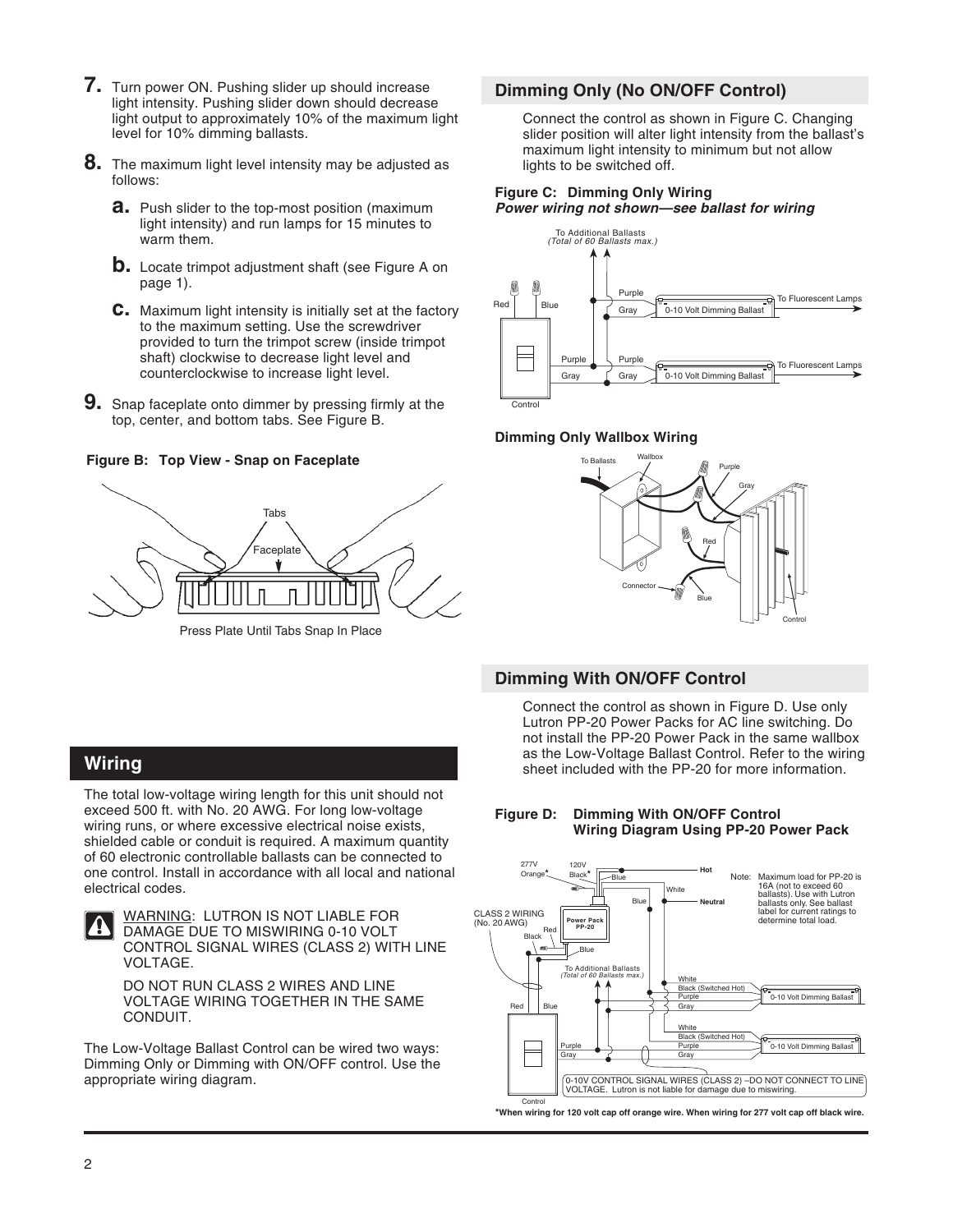#### **Dimming With ON/OFF Control Wallbox Wiring**



## **Multigang Installation**

In multigang installations several Low-Voltage Ballast Controls can be grouped horizontally in one ganging wallbox or in a series of connected wallboxes. Multigang faceplates are available to simplify and improve the appearance of this installation. A multigang mounting frame is provided with each standard multigang faceplate ensuring proper alignment of dimmers, easy application of faceplate, and a flat surface for installation. This frame is most easily mounted on the wall prior to connecting dimmer wires. Refer to the instruction sheet supplied with the multigang faceplate when using these components. For retrofit installations, the side sections can be removed to fit existing wallboxes (refer to the section "Multigang Installation – Side Sections Removed" on pages 3-4).

#### **No Side Sections Removed**

**1.** Determine the number of wallboxes necessary by using the Wallbox Requirement Chart (Table A).

#### **Table A: Wallbox Requirement Chart**

No Side Sections Removed

|           | Number of Controls |  |            |  |                |  |
|-----------|--------------------|--|------------|--|----------------|--|
|           |                    |  |            |  |                |  |
| Wallboxes | $1+1$ *            |  | $4 \t 4+1$ |  | $7 \t 7 + 1$ * |  |
|           | * See Item 2       |  |            |  |                |  |

**2.** When ganging, use 3" x 2" gangable wallboxes. **Do not use plaster rings or gangbox covers.** For an EVEN number of controls, one control will be **3/4**" apart from the other wallbox(es) to provide necessary space for the faceplate(s).

For example, when ganging four controls, three would be in the four connected wallboxes and one would be in a wallbox separated by  $3/4$ ". See Figure E.

#### **Figure E: Wallbox Positioning Four-Ganged Controls**



**3.** When mounting controls in wallboxes, use center mounting holes as required for first unit, then use offset mounting holes as required for proper alignment. See Figure F. Allow 1/32" between controls for ease in attaching faceplates.

#### **Figure F: Front View - Four-Ganged Installation No Side Sections Removed**



**4.** Snap on multigang faceplate (or multiple single faceplates) and adjust up or down for a snug fit. Multigang faceplates include mounting frames and instructions. See Figure G.

#### **Figure G: Multiganged Unit With Faceplate No Side Sections Removed**



Multigang faceplates, which eliminate the need to cut individual faceplates, are available in a variety of colors to beautify and simplify your installation.

#### **Side Sections Removed**

- **1.** One gangable wallbox is needed for each control in the multiganged unit. Individually connect wallboxes or use a pre-assembled multigang wallbox.
- **2.** Remove INNER side sections only. Using pliers, bend side sections down as far as you can and then back to their original positions. Side sections will break off. See Figure H.

**NOTE:** DO NOT REMOVE OUTER SIDE SECTIONS OF THE TWO DIMMERS WHICH ARE ON THE ENDS OF THE GANG.

#### **Figure H: Side Section Removal**